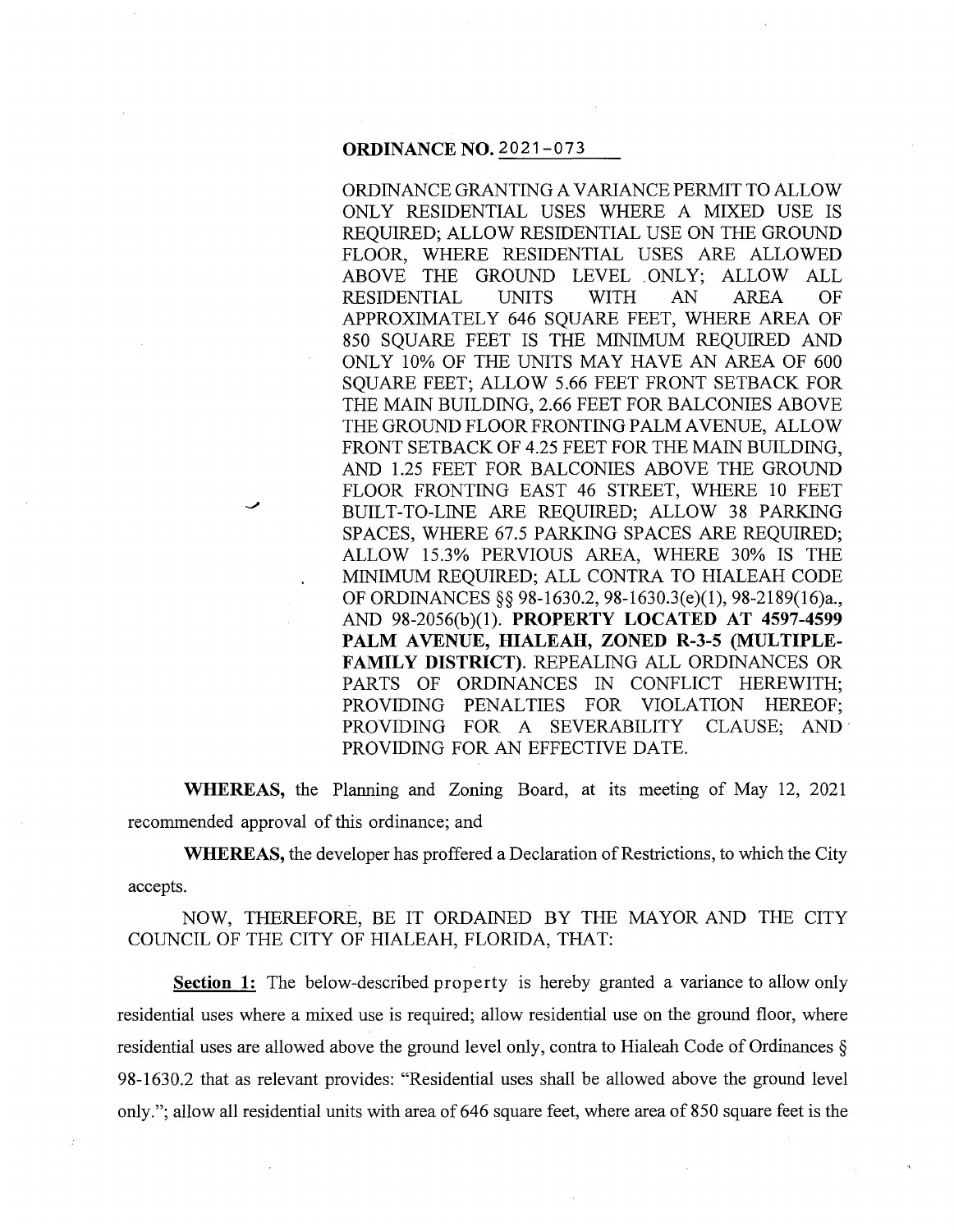# Ordinance No. 2021-073 Page 2

minimum required, where only 10% of the units may have an area of 600 square feet, contra to Hialeah Code of Ordinances § 98.1630.2 that as relevant provides: "Each residential unit shall have minimum of 850 square feet, except that ten percent of residential units may have a minimum of 600 square feet for studios on one bedroom units."; allow 5.66 feet front setback for the main building, 2.66 feet for balconies above the ground floor fronting Palm A venue, allow front setback of 4.25 feet for the main building, and 1.25 feet for balconies above the ground floor fronting East 46 Street, where 10 feet built-to-line are required, contra to Hialeah Code of Ordinances § 98- 1630.3( e)(l) that as relevant provides: "Front setback and street side setback. For the pedestal or base of a building, a minimum setback of ten feet, built-to-line, or as provided in the urban design plan."; allow 38 parking spaces where 67.5 parking spaces are required, contra to Hialeah Code of Ordinances§ 98-2189(16)a. that provides: *"Residential uses.* Parking for residential uses shall be two parking spaces for one or two bedrooms and one-half parking spaces for each additional bedroom. An additional one-quarter parking space for each dwelling unit shall be provided for guest parking. The guest parking requirement may be satisfied, in whole or in part, by the operation of valet parking services for residential guests, approved by the city."; allow 15.3% pervious area, where 30% is the minimum required, contra to Hialeah Code of Ordinances  $\S$  98-2056(b)(1) that provides: "A minimum of 30 percent of the net residential land area shall be maintained in landscaped open space, which space may include recreation areas, swimming pools, and setback areas.". Property located at 4597-4599 Palm Avenue, Hialeah, zoned R-3-5 (Multiple-Family District) and legally described in attached Exhibit "A".

#### **Section 3: Repeal of Ordinances in Conflict.**

All ordinances or parts of ordinances in conflict herewith are hereby repealed to the extent of such conflict.

## **Section 4: Penalties.**

Every person violating any provision of the Code or any ordinance, rule or regulation adopted or issued in pursuance thereof shall be assessed a civil penalty not to exceed \$500.00 within the discretion of the court or administrative tribunal having jurisdiction. Each act of violation and each day upon which any such violation shall occur shall constitute a separate offense. In addition to the penalty prescribed above, the city may pursue other remedies such as abatement of nuisance, injunctive relief, administrative adjudication and revocation of licenses or permits.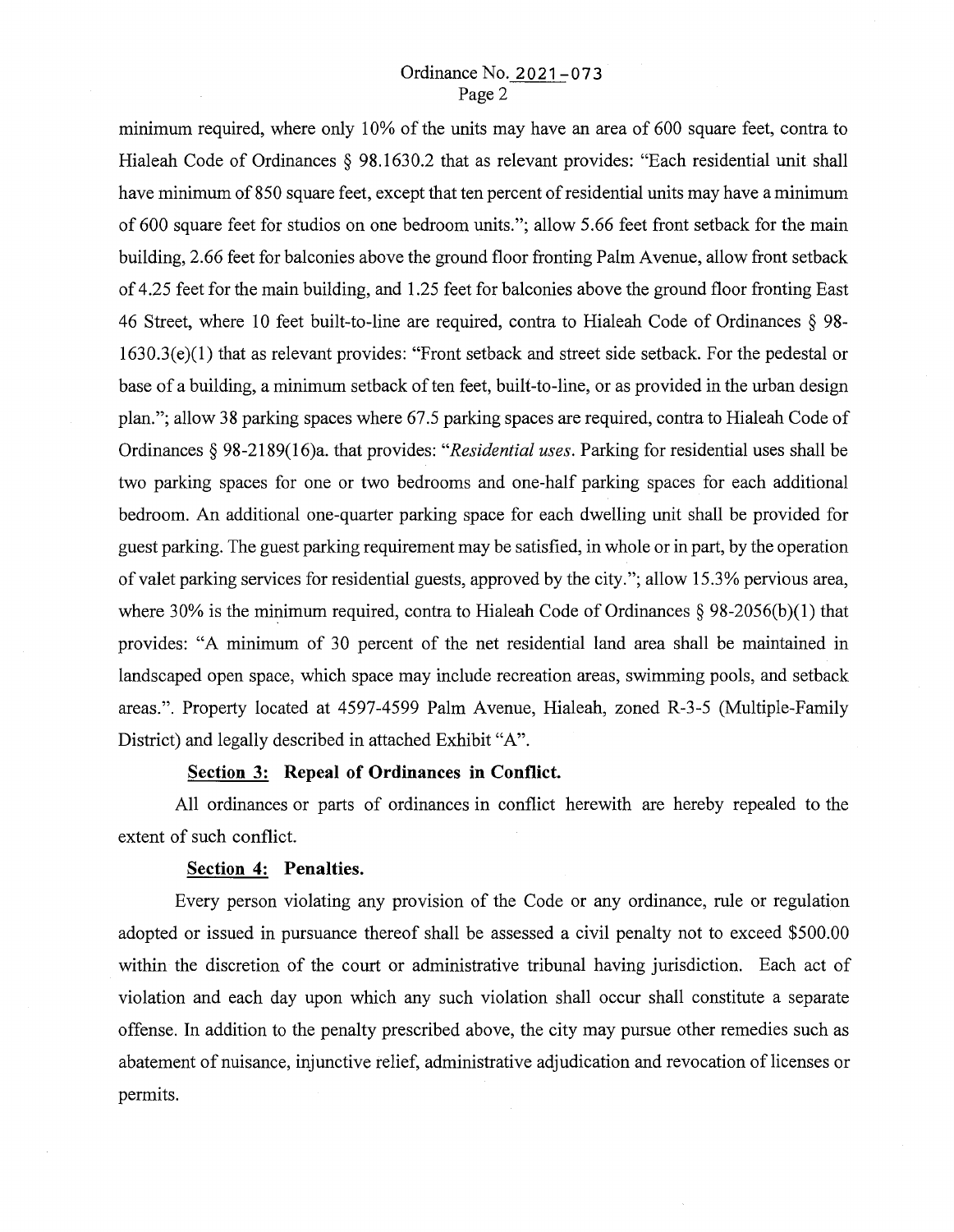#### **Section 5: Severability Clause.**

If any phrase, clause, sentence, paragraph or section of this ordinance shall be declared invalid or unconstitutional by the judgment or decree of a court of competent jurisdiction, such invalidity or unconstitutionality shall not affect any of the remaining phrases, clauses, sentences, paragraphs or sections of this ordinance.

# **<u>Section 6:</u> Effective Date.**

Attest:

Approved

Lorena II.

Bravo,

This ordinance shall become effective when passed by the City Council and signed by the Mayor or at the next regularly scheduled City Council meeting, if the Mayor's signature is withheld or if the City Council overrides the Mayor's veto.

PASSED and ADOPTED this 10 day of hugust, 2021. Jesus Tundidor Council President Approved on this Z3day of August  $, 2021.$ Marbelys Fatio, City Clerk Mazor Carlos Hernandez 4s to legal sufficiency and form:

S:\DJ\ORDINANCES\4597-4599 Palm Ave Zoned R-3-5 SUP variances, repeal Ord and DOR.docx

**City Attorney**